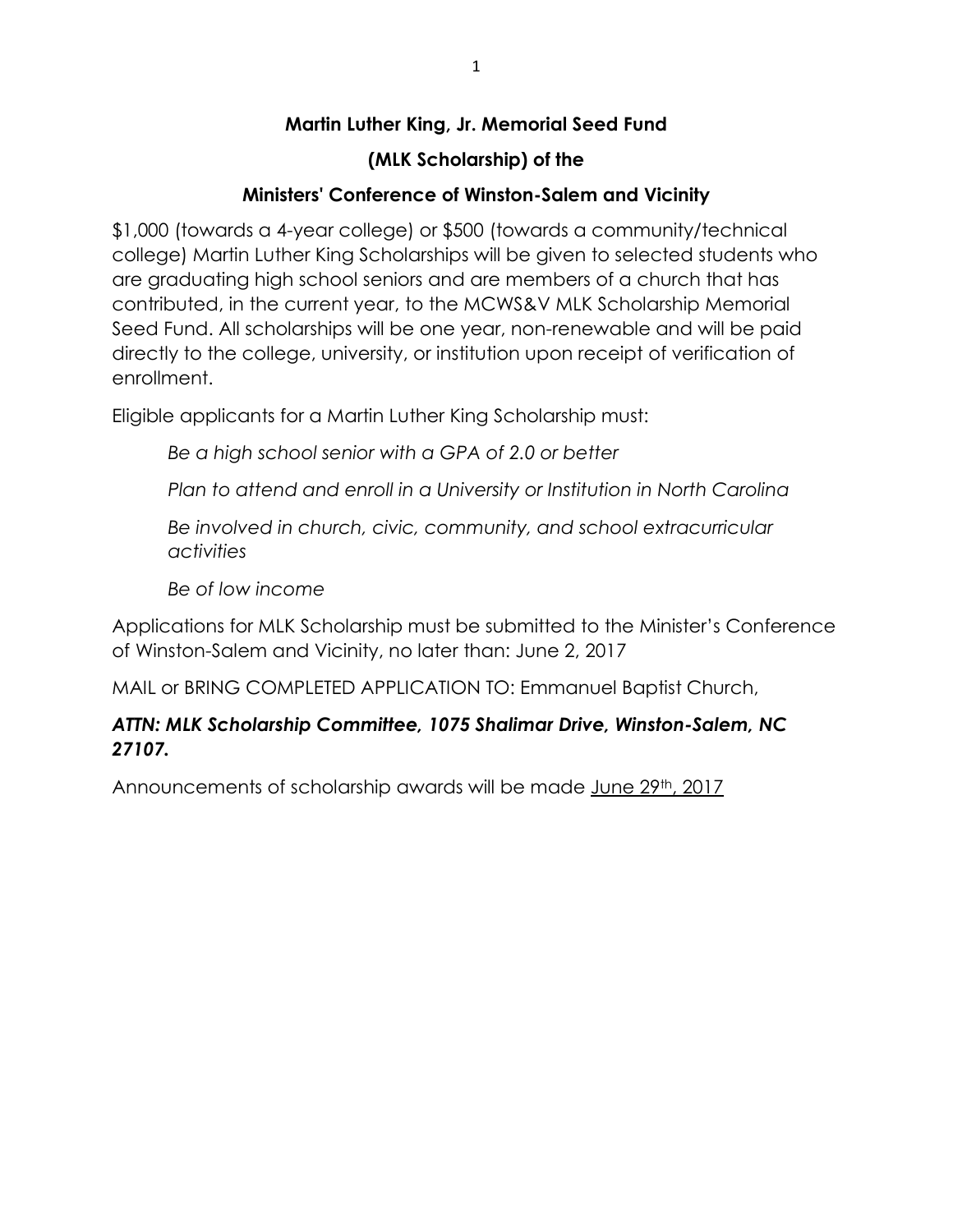PLEASE PRINT

#### **MLK SCHOLARSHIP APPLICATION**

|          | _Birth Date: _______________                                                |            |  |  |  |
|----------|-----------------------------------------------------------------------------|------------|--|--|--|
|          | (Last) (First) (Middle)                                                     |            |  |  |  |
|          |                                                                             |            |  |  |  |
| (Street) | (City)                                                                      | (Zip Code) |  |  |  |
|          | $\frac{1}{2}$ Social Security #                                             |            |  |  |  |
|          |                                                                             |            |  |  |  |
|          |                                                                             |            |  |  |  |
|          | If guardian is other than your parents, please provide guardian information |            |  |  |  |
|          |                                                                             |            |  |  |  |
|          |                                                                             |            |  |  |  |
|          |                                                                             |            |  |  |  |
|          |                                                                             |            |  |  |  |
|          |                                                                             |            |  |  |  |
|          |                                                                             |            |  |  |  |
|          |                                                                             |            |  |  |  |
|          |                                                                             |            |  |  |  |
|          |                                                                             |            |  |  |  |
|          |                                                                             |            |  |  |  |
|          |                                                                             |            |  |  |  |
|          |                                                                             |            |  |  |  |
|          |                                                                             |            |  |  |  |
|          |                                                                             |            |  |  |  |
|          |                                                                             |            |  |  |  |
|          |                                                                             |            |  |  |  |
|          |                                                                             |            |  |  |  |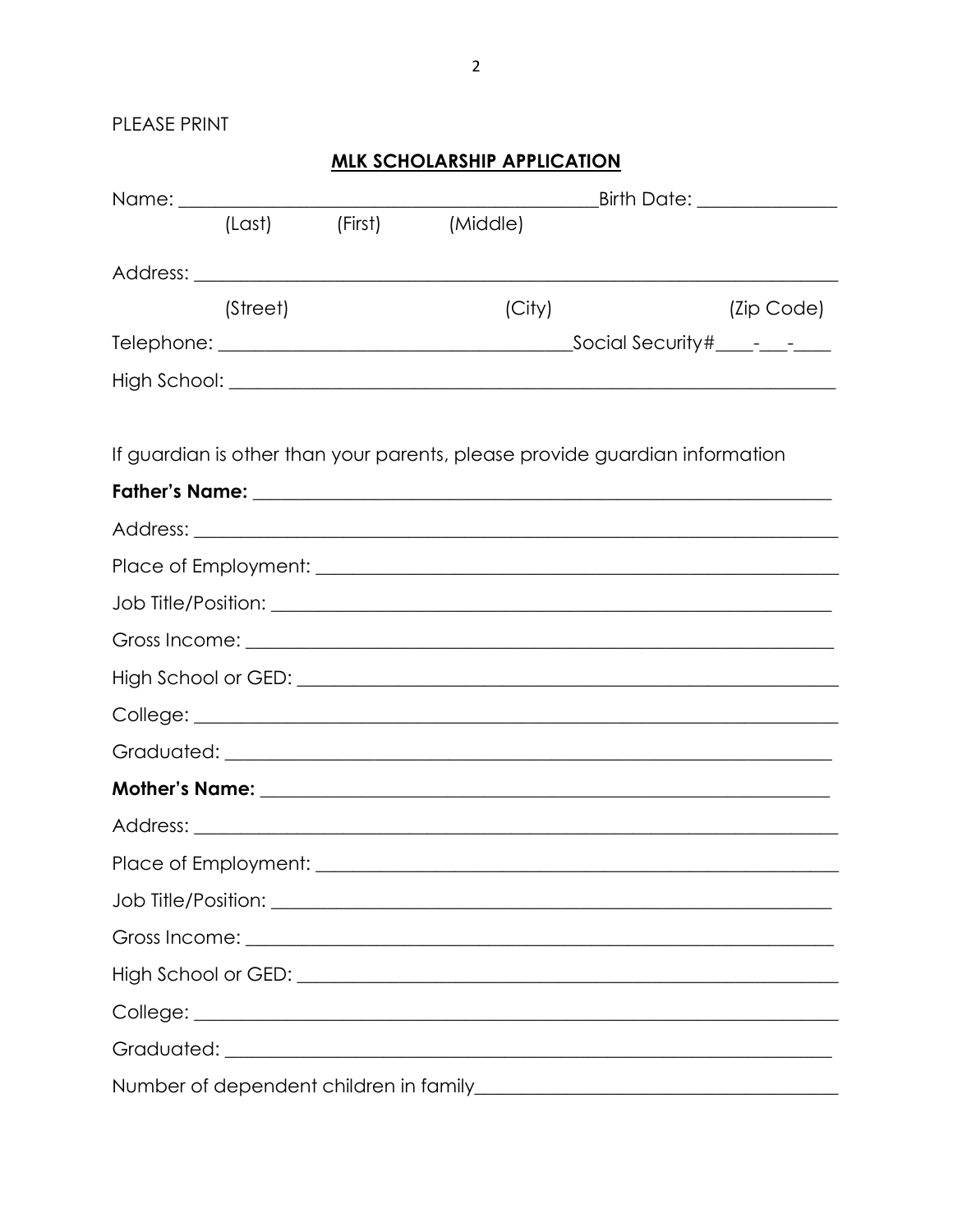Number in family, including applicant that will be in college during the coming year \_\_\_\_\_\_\_\_\_\_\_\_\_\_\_\_\_\_\_\_\_\_\_\_\_\_\_\_\_\_\_\_\_\_\_\_\_\_\_\_\_\_\_\_\_\_\_\_\_\_\_\_\_\_\_\_\_\_\_\_\_\_\_\_\_\_\_\_\_\_\_\_\_

| <b>Note: Income Certification required</b>                                                                                |  |  |  |  |  |  |                                               |
|---------------------------------------------------------------------------------------------------------------------------|--|--|--|--|--|--|-----------------------------------------------|
| College, University, or Institute that you plan to attend                                                                 |  |  |  |  |  |  |                                               |
|                                                                                                                           |  |  |  |  |  |  |                                               |
|                                                                                                                           |  |  |  |  |  |  |                                               |
|                                                                                                                           |  |  |  |  |  |  |                                               |
| Will you: Live on Campus? _________Off Campus? ________Commute? ________                                                  |  |  |  |  |  |  |                                               |
|                                                                                                                           |  |  |  |  |  |  |                                               |
| ,我们也不会有什么?""我们的人,我们也不会有什么?""我们的人,我们也不会有什么?""我们的人,我们也不会有什么?""我们的人,我们也不会有什么?""我们的人<br><b>Certification by School Office</b> |  |  |  |  |  |  |                                               |
| SAT or PSAT Scores: Date ________________Math __________________________________                                          |  |  |  |  |  |  |                                               |
|                                                                                                                           |  |  |  |  |  |  |                                               |
| Recommendation Superior ______High _______ Average ______ Low ______                                                      |  |  |  |  |  |  |                                               |
|                                                                                                                           |  |  |  |  |  |  | Recommended _________ Not Recommended _______ |
| <u> 1999 - Jan Barbara, Amerikaansk politiker (d. 1989)</u>                                                               |  |  |  |  |  |  |                                               |
|                                                                                                                           |  |  |  |  |  |  |                                               |
|                                                                                                                           |  |  |  |  |  |  | Signature of Principal                        |
| Teacher's Recommendation Superior ____High _____Average _____Low ______                                                   |  |  |  |  |  |  |                                               |
|                                                                                                                           |  |  |  |  |  |  | Recommended _________ Not Recommended _______ |
|                                                                                                                           |  |  |  |  |  |  |                                               |
|                                                                                                                           |  |  |  |  |  |  |                                               |
|                                                                                                                           |  |  |  |  |  |  |                                               |
|                                                                                                                           |  |  |  |  |  |  |                                               |

*Signature of Teacher*.............. ..............

\_\_\_\_\_\_\_\_\_\_\_\_\_\_\_\_\_\_\_\_\_\_\_\_\_\_\_\_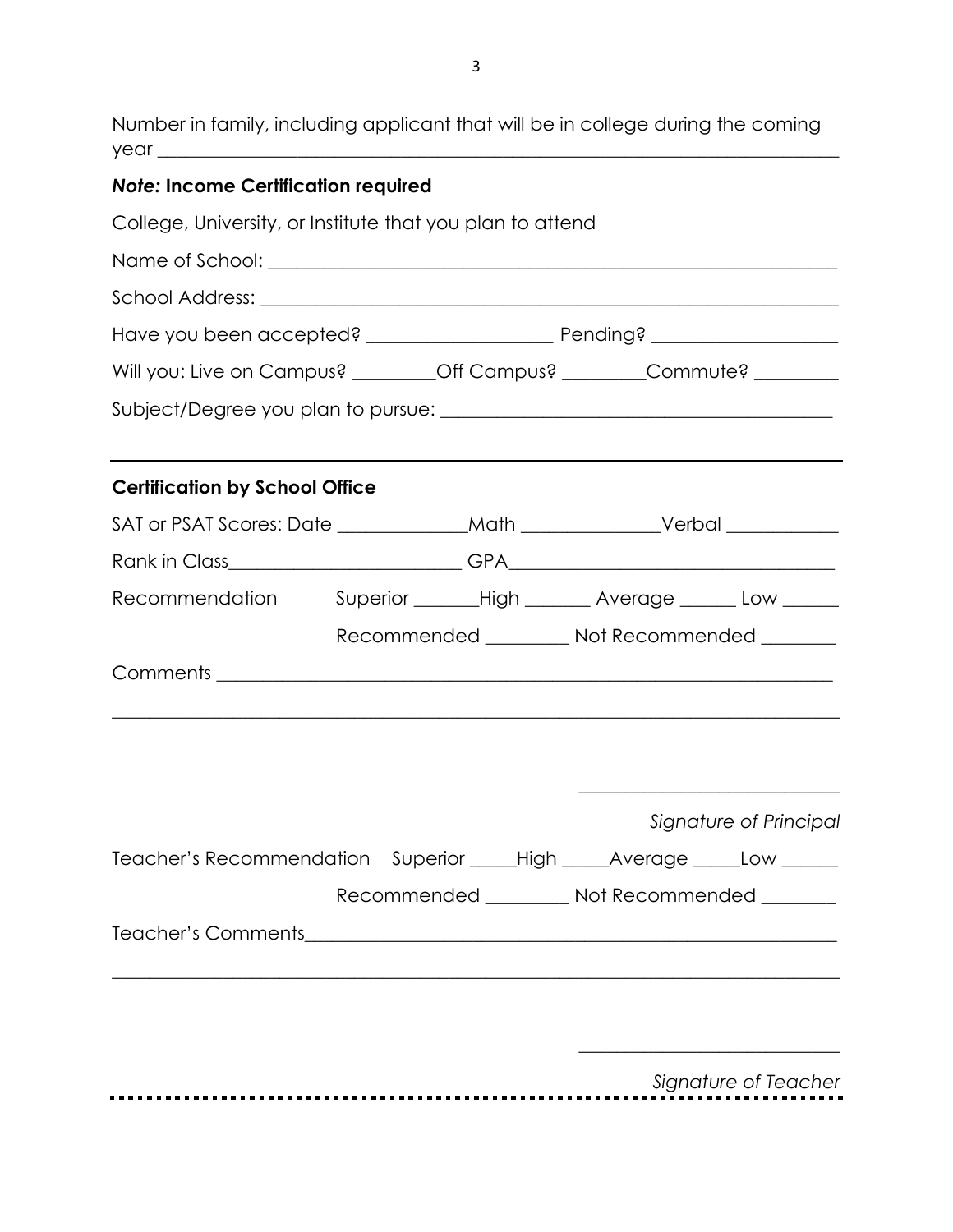Give a complete description of a scholastic honors and activities and state the year(s) in each case.

| <u> 1989 - Jan James James Barnett, amerikan bahasa (j. 1989).</u>            |
|-------------------------------------------------------------------------------|
|                                                                               |
|                                                                               |
| Please list any other information you feel deserves the selection committee's |
|                                                                               |
|                                                                               |
|                                                                               |
|                                                                               |
|                                                                               |
|                                                                               |
| In your own words and bandwriting places evolgin your aducational and career  |

In your own words and handwriting, please explain your educational and career aspirations and goals for the future (Attach one additional sheet if necessary)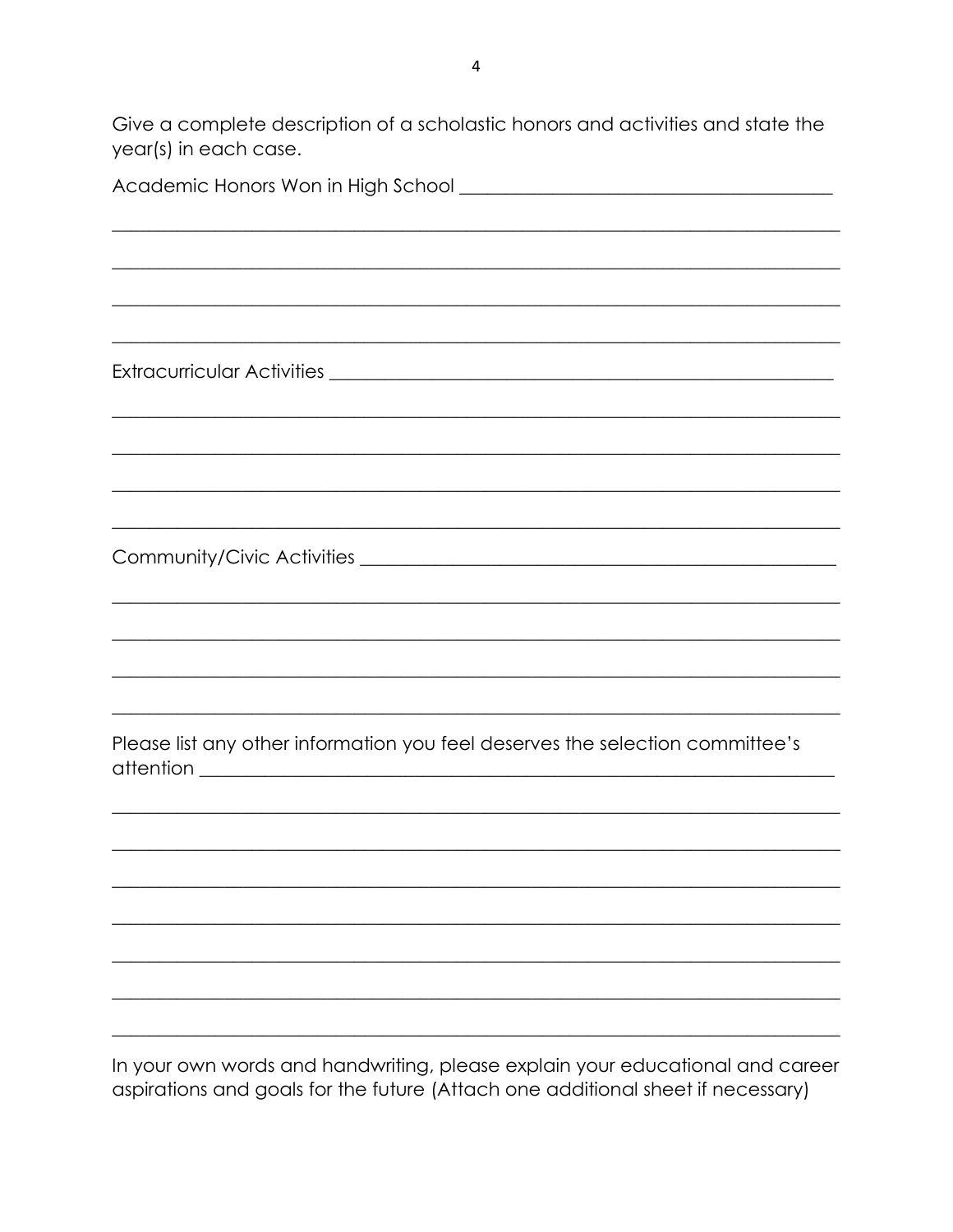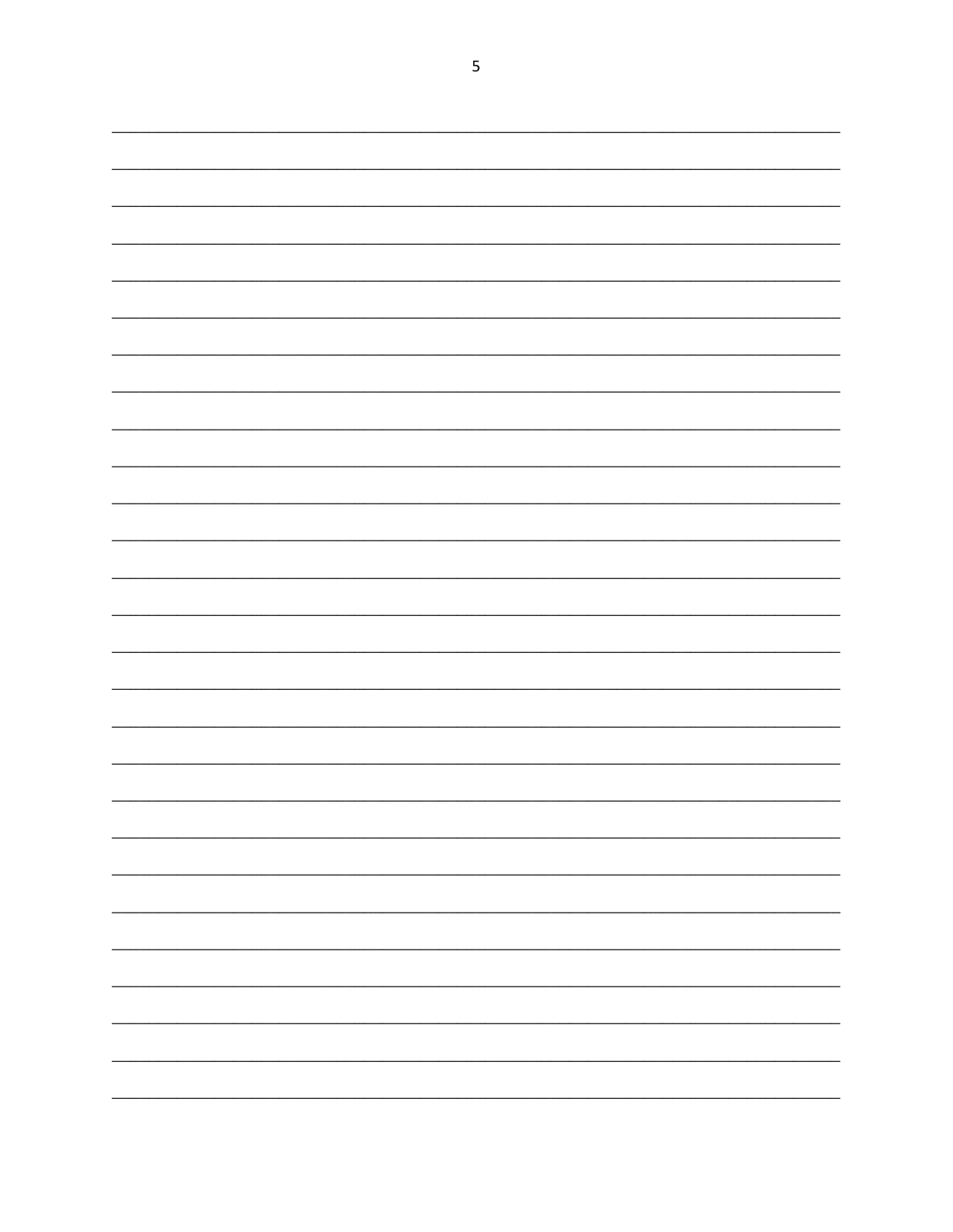

 $\boldsymbol{6}$